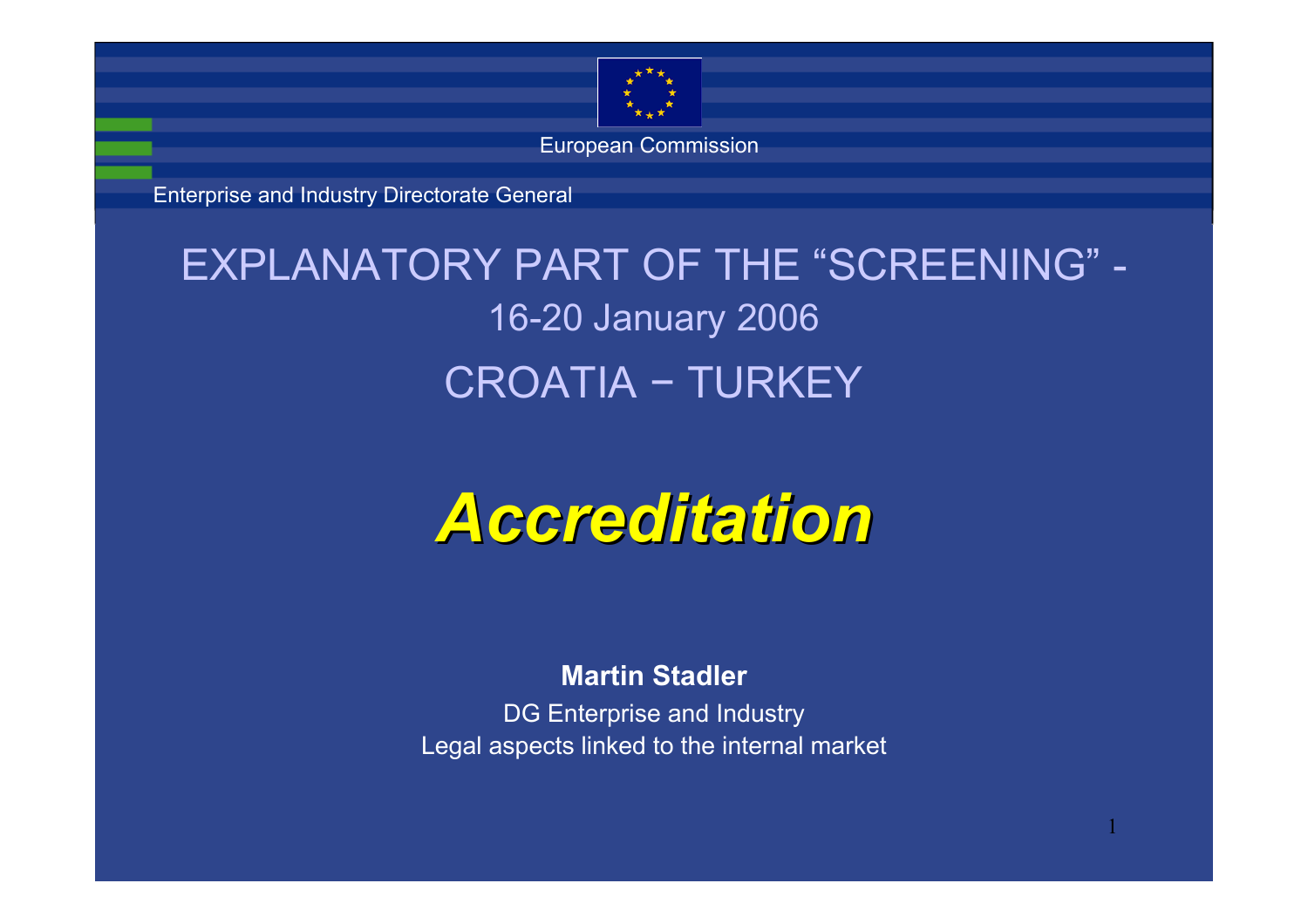### Role of accreditation

- Attestation following assessment that a CAB is technically competent, issued by an authoritative third party *("accreditation body")*
- Privileged position under New & Global Approaches:
	- Role of accreditation to promote confidence in notified bodies through use of transparent assessment procedures and consensus documents
	- **→ Harmonised standards (EN45000 series) provide** presumption of conformity
- Widely used in other Community internal market legislation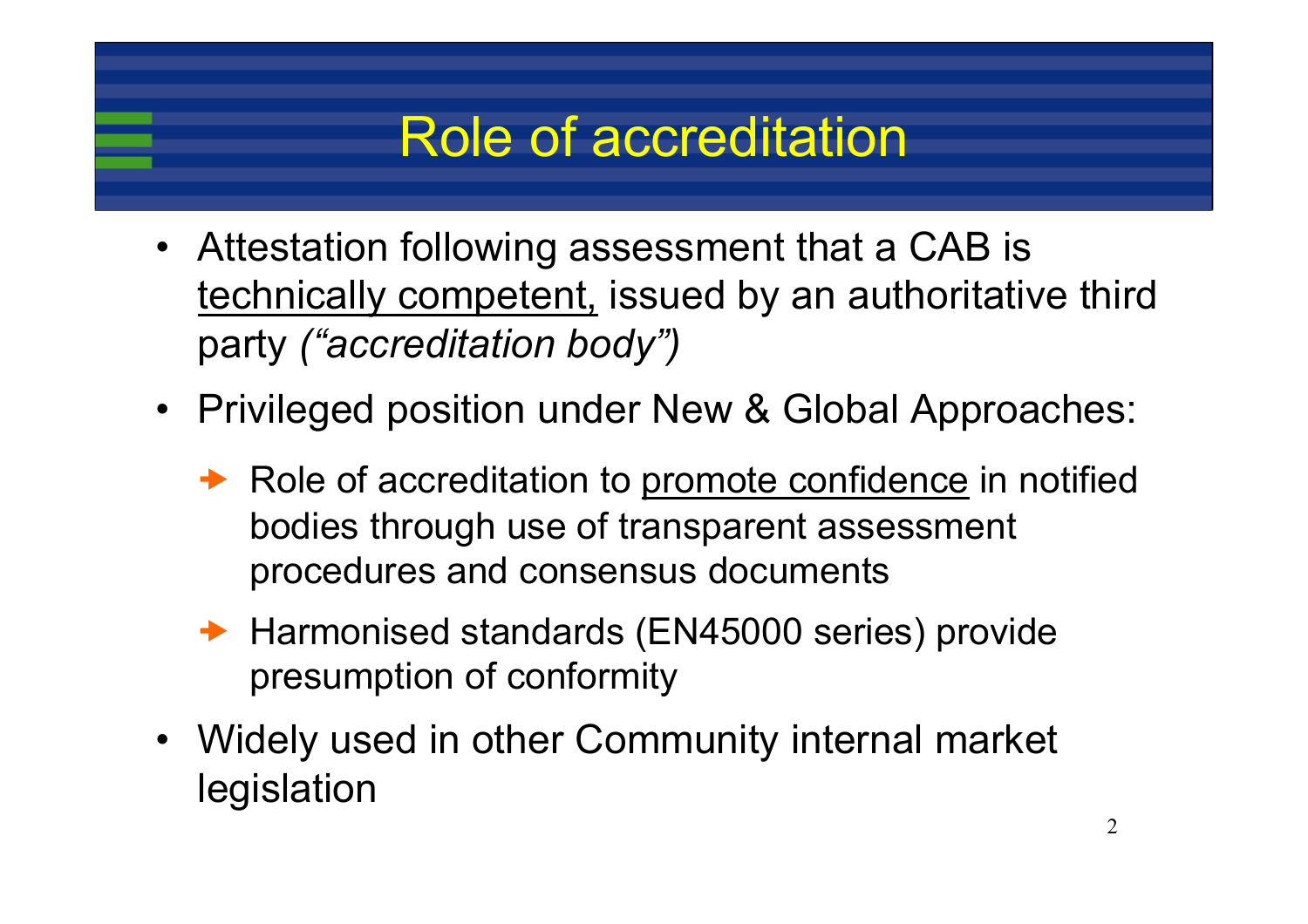## Designation of notified bodies

- National designating authorities most often rely on technical assessment performed by their **national accreditation bodies**
- Accreditation is not mandatory, but bodies accredited to relevant harmonised standards are presumed to conform with minimum criteria of Directives (EN 45000 series)
- Need to demonstrate technical capability regarding technical specifications and performance requirements of the relevant Directive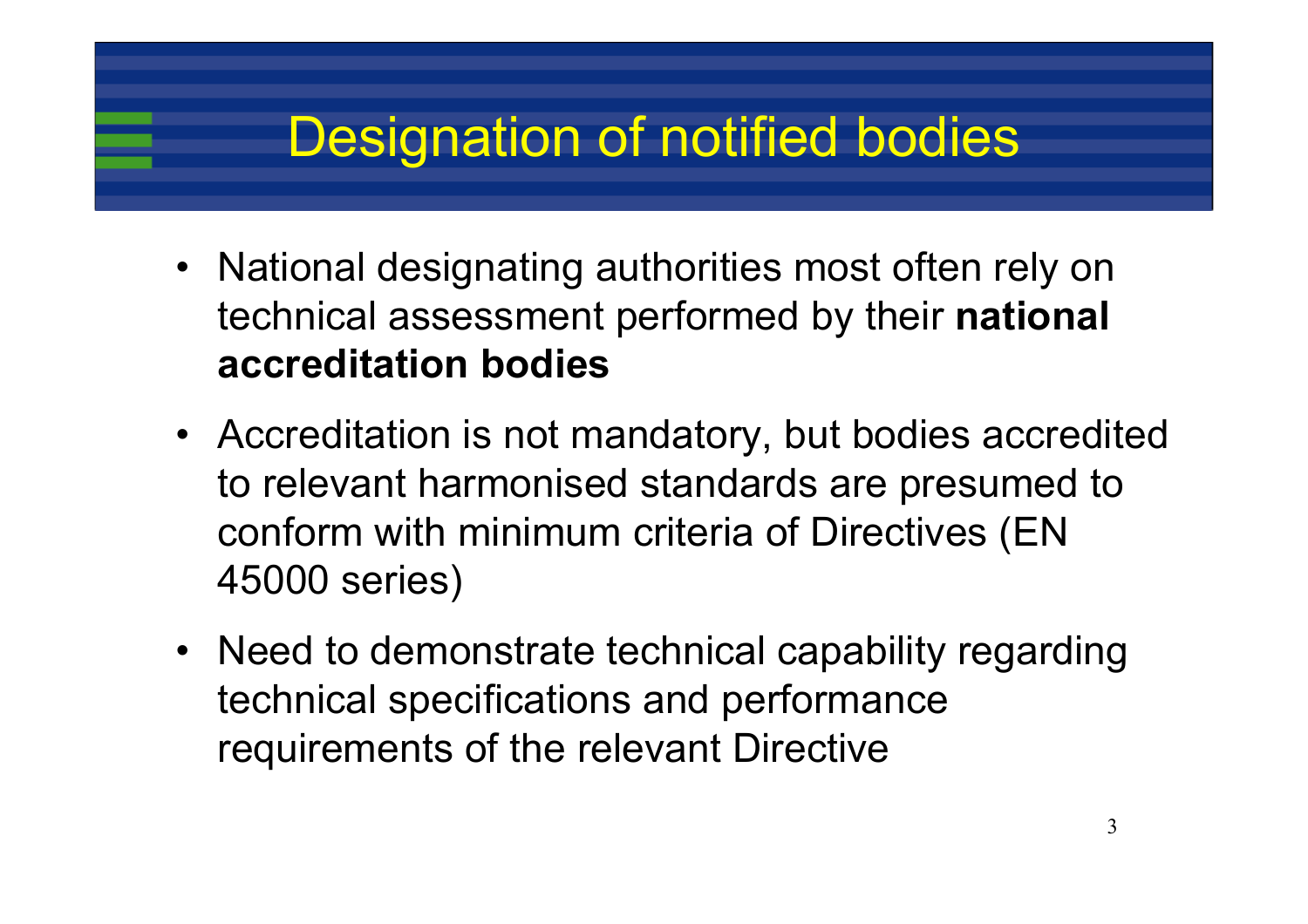## Accreditation policy (1)

- Accreditation should be the last level of control providing confidence in the conformity assessment system:
	- → accreditation is not "just another business": competition between accreditors would undermine confidence in accreditation
	- **→ National public authorities have responsibility to** ensure the proper functioning of the nationally recognised accreditation body/system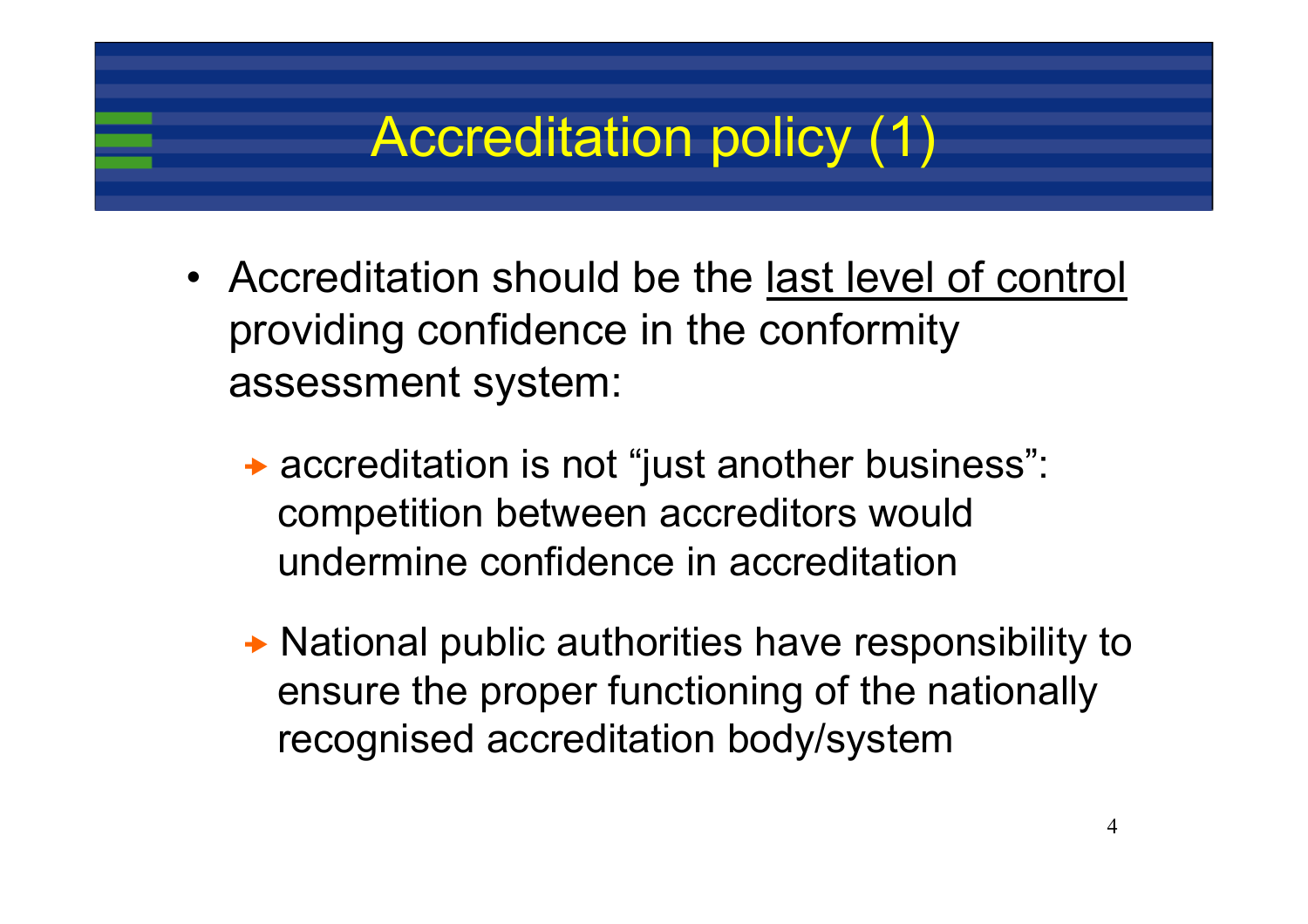## Accreditation policy (2)

• Confidence in accreditation requires:

#### **→ Organised and operated as** Ö **Public authority activity**

- − national recognition
- − under responsibility and with authority from government

#### Ö **Service of general interest**

− accountability to a broad range of stakeholders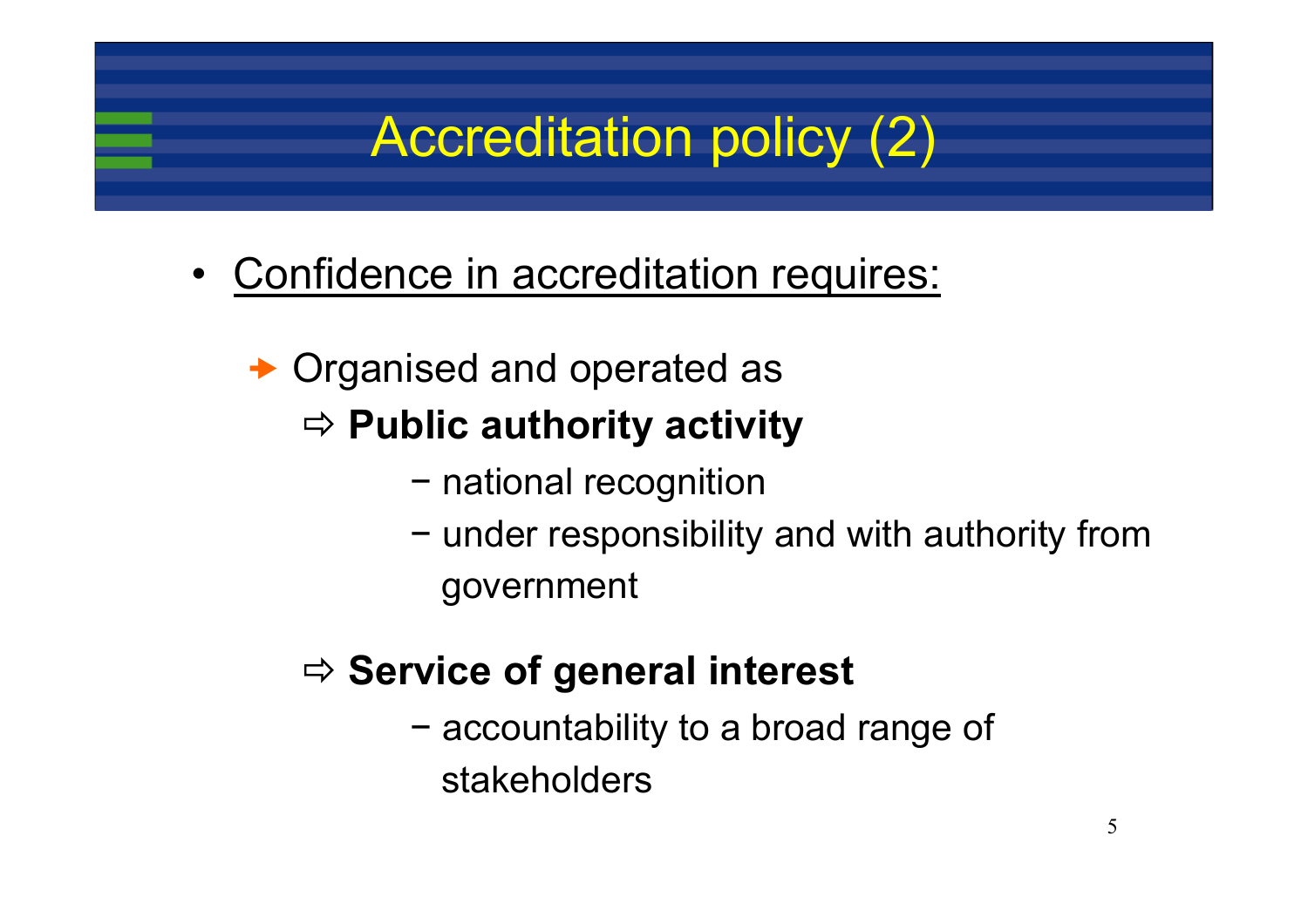### Accreditation policy (3)

- **→ Based on publicly-available, consensus** documentsÖ **ISO Guides/Standards**
- $\rightarrow$  Accreditation bodies should participate in regular peer evaluation Ö **Multilateral Agreements/MLAs**
- → MLAs should be technically rigorous Ö **No "shortcuts" for political reasons**